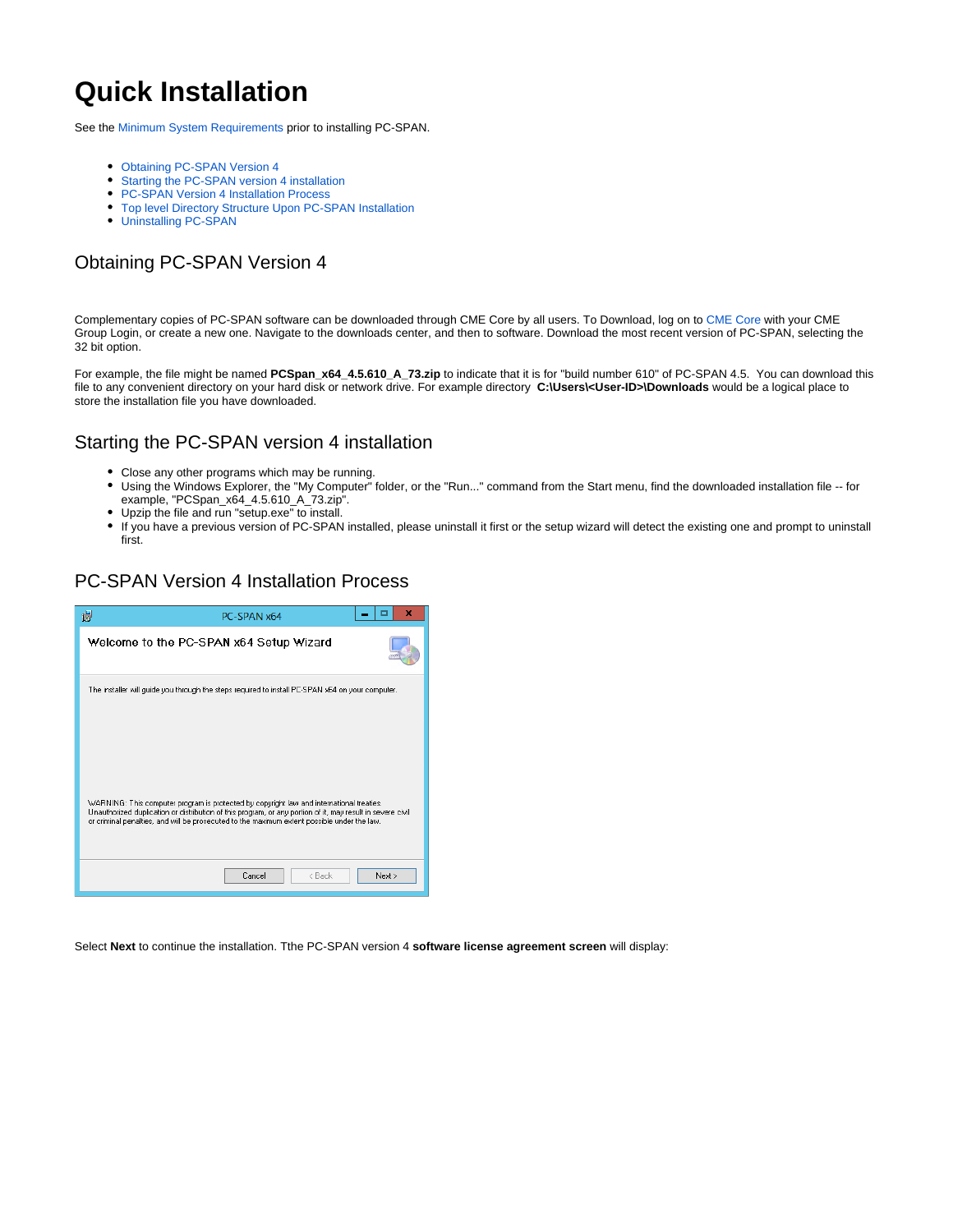

Please **read** the entire agreement. If you accept its terms, select **Yes** to continue. Otherwise, click **No** to abort the installation.

Next, the **Choose Destination Location** screen will display, so that you can select the location where PC-SPAN version 4 will be installed:

| 谩<br>PC-SPAN x64                                                                                             | ×         |
|--------------------------------------------------------------------------------------------------------------|-----------|
| <b>Select Installation Folder</b>                                                                            |           |
| The installer will install PC-SPAN x64 to the following folder.                                              |           |
| To install in this folder, click "Next". To install to a different folder, enter it below or click "Browse". |           |
| Folder:                                                                                                      |           |
| C:\Span4\                                                                                                    | Browse    |
|                                                                                                              | Disk Cost |
| Install PC-SPAN x64 for yourself, or for anyone who uses this computer:                                      |           |
| <b>●</b> Everyone                                                                                            |           |
| $\bigcirc$ Just me                                                                                           |           |
| < Back<br>Cancel                                                                                             | Next >    |

You can specify any directory on any drive (hard disk or network drive). As you can see, the default location is C:**\SPAN4** (recommended).

Click **Next** to continue. If the destination directory does not already exist, you will be prompted for confirmation that it should be created.

The installation program will now install PC-SPAN. A shortcut PC-SPAN icon will be placed on the desktop.

| 谩                                                                                  | PC-SPAN x64 |        | ▫     | × |
|------------------------------------------------------------------------------------|-------------|--------|-------|---|
| Installation Complete                                                              |             |        |       |   |
| PC-SPAN x64 has been successfully installed.<br>Click "Close" to exit.             |             |        |       |   |
| Please use Windows Update to check for any critical updates to the .NET Framework. |             |        |       |   |
|                                                                                    | Cancel      | < Back | Close |   |